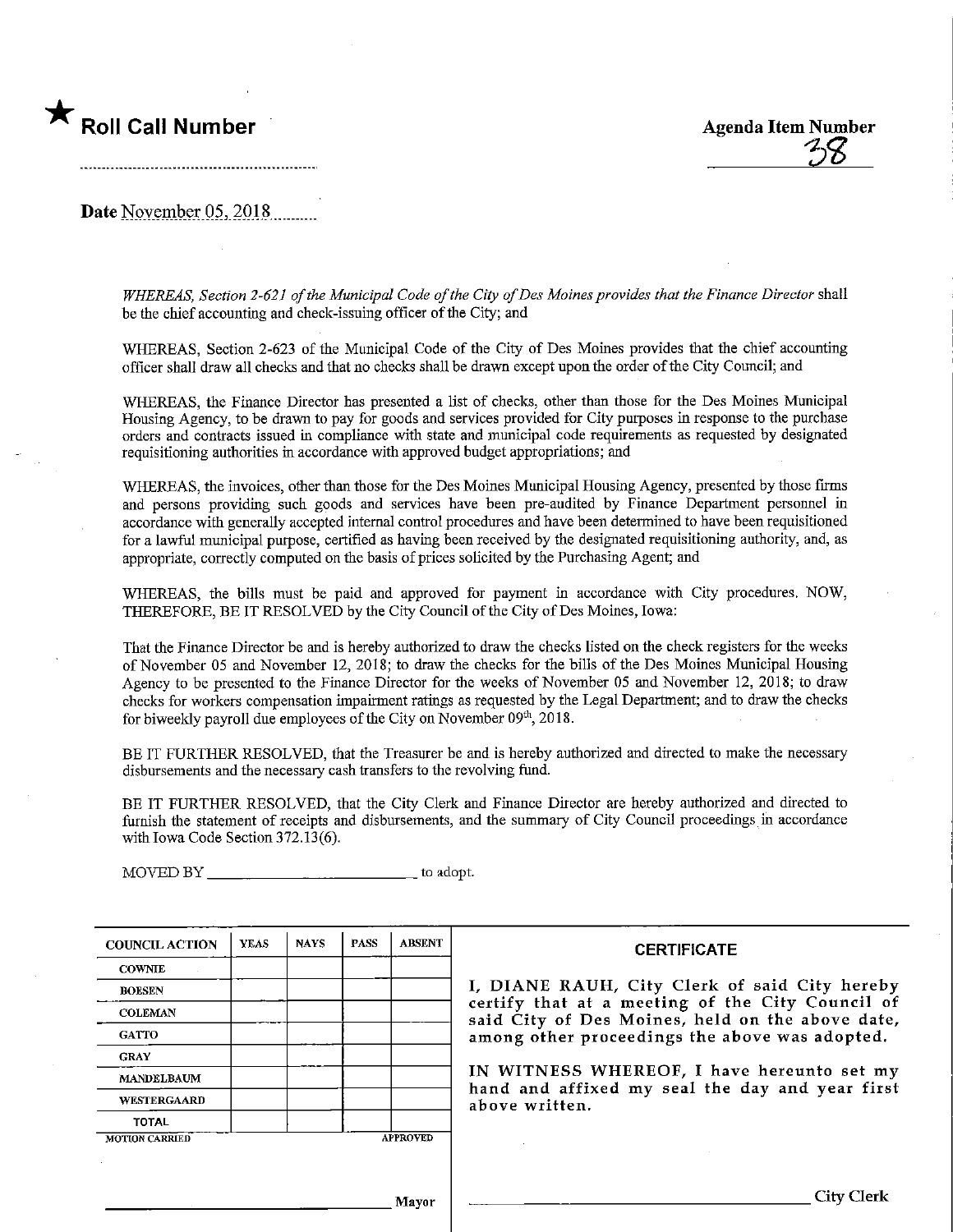#### DES MOINES ENGINEERING DEPARTMENT CONSTRUCTION CONTRACT PARTIAL PAYMENT REQUEST



### For Check Register of October 26,201S As approved by City Council on October 22, 2018

# (Roll Call No. 18-)  $/773$

October 22, 2018 Page No. 1

The work performed associated with the following listed construction contract partial payments has been constructed in substantial compliance with the plans and specifications, and the Engineering Department hereby requests that the Finance Department process payment to the following contractors:

| <b>Activity ID</b> | <b>Project Title</b>                                          | Contractor                                                                                                           | Partial<br>Payment<br>No. | Partial<br>Payment<br>Amount |
|--------------------|---------------------------------------------------------------|----------------------------------------------------------------------------------------------------------------------|---------------------------|------------------------------|
| 062018006          | 2018-2019 Expanded Street Resurfacing Program -<br>Contract 1 | Grimes Asphalt and Paving<br>Corporation<br>Kurt Rasmussen, President<br>5550 NE 22nd Street<br>Des Moines, IA 50313 | 03                        | \$493,604.40                 |

Munis Contract No. 18119

Requested by:

 $x/(\omega n^2/\omega n)$ 

Steven L. Naber, P.E. Des Moines City Engineer

ec: City Clerk

Funds available:

 $\overline{\mathcal{V}}$ 

Robert L. Fagen Des Moines Finance Director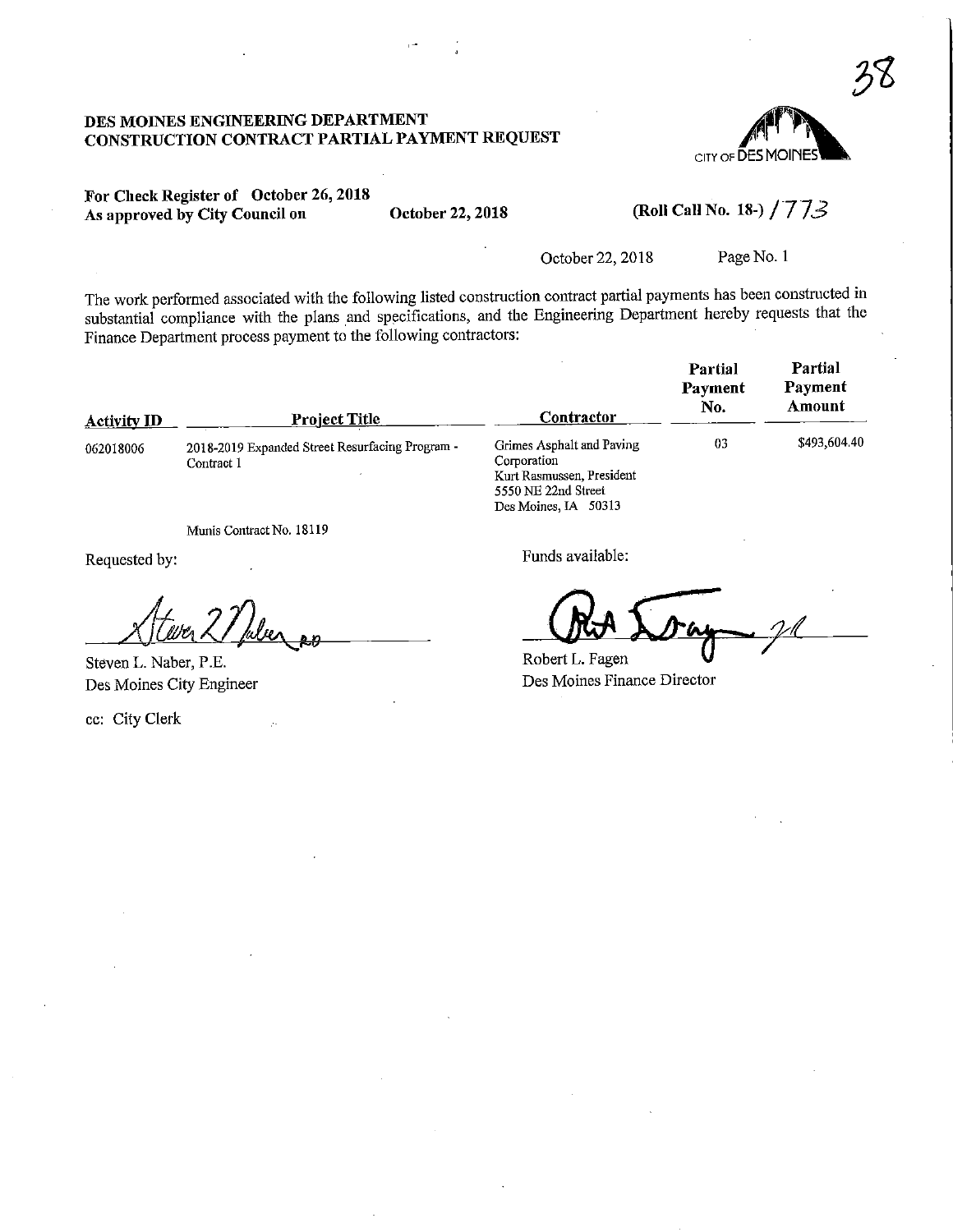## DES MOINES ENGINEERING DEPARTMENT CONSTRUCTION CONTRACT PARTIAL PAYMENT REQUEST

à,

y.

k,



## For Check Register of November 2,2018 As approved by City Council on October 22, 2018

ù

#### (Roll Call No. 18-1773)

#### October 29, 2018 Page No. 1

The work performed associated with the following listed construction contract partial payments has been constructed in substantial compliance with the plans and specifications, and the Engineering Department hereby requests that the Finance Department process payment to the following contractors:

| <b>Activity ID</b> | <b>Project Title</b>                                                                             | Contractor                                                                                                           | Partial<br>Payment<br>No. | Partial<br>Payment<br>Amount |
|--------------------|--------------------------------------------------------------------------------------------------|----------------------------------------------------------------------------------------------------------------------|---------------------------|------------------------------|
| 062017016          | E. McKinley Avenue Reconstruction from S.E. 7th<br>Street to S.E. 14th Street with Access Bridge | Corell Contractor, Inc.<br>Grant S. Corell, President<br>1300 Lincoln Street<br>West Des Moines, IA 50265            | 11                        | \$341,602.82                 |
|                    | Munis Contract No. 17145                                                                         |                                                                                                                      |                           |                              |
| 062018009          | SW 9th Street Rehabilitation from Wall Avenue to<br>Army Post Road                               | Grimes Asphalt and Paving<br>Corporation<br>Kurt Rasmussen, President<br>5550 NE 22nd Street<br>Des Moines, IA 50313 | 01                        | \$172,744.08                 |
|                    | Munis Contract No. 19013                                                                         |                                                                                                                      |                           |                              |
| 112018010          | Riverview Park Grading                                                                           | Elder Corporation<br>Jared R. Elder II, President<br>5088 E. University Avenue<br>Des Moines, IA 50327               | $_{03}$                   | \$1,913.33                   |
|                    | Munis Contract No. 19010                                                                         |                                                                                                                      |                           |                              |
| 122013001          | Grand Avenue Bridge over the Des Moines River<br>Replacement                                     | Cramer and Associates, Inc.<br>Robert Cramer, President/CAO<br>3100 S.W. Brookside Drive<br>Grimes, IA 50111         | 26                        | \$57,040.15                  |
| ×.                 | STP-U-1945(813)--70-77<br>Munis Contract No. 17024                                               |                                                                                                                      |                           |                              |
| 122014008          | Locust Street Bridge over the Des Moines River                                                   | Cramer and Associates, Inc.<br>Robert Cramer, President/CAO<br>3100 S.W. Brookside Drive<br>Grimes, IA 50111         | 03                        | \$455,121.28                 |
|                    | FHWA FY 2016 TIGER, STP-U-1945(838)--70-77<br>Munis Contract No. 19018                           |                                                                                                                      |                           |                              |
| 122017003          | Court Avenue, S.W. 1st Street, and Scott Avenue<br><b>Bridge Rehabilitations</b>                 | Jasper Construction Services,<br>Inc.<br>Cliff Rhoads, President<br>928 N 19th Avenue East<br>Newton, IA 50208       | 07                        | \$330,769.30                 |
|                    | FHWA FY 2016 TIGER, STP-U-1945(839)--70-77<br>Munis Contract No. 18100                           |                                                                                                                      |                           |                              |